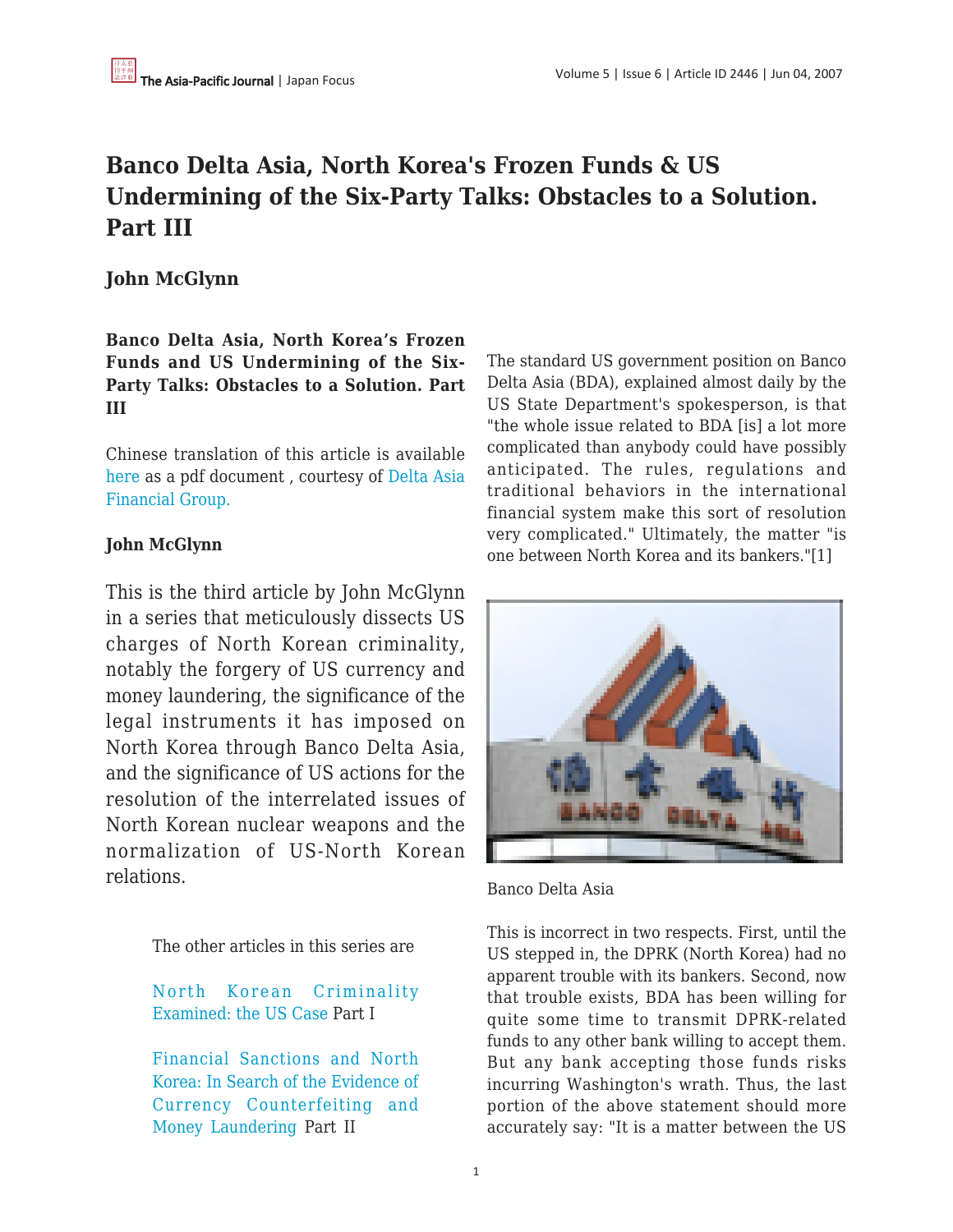government and banks willing but too afraid to do business with North Korea."

The BDA affair is essentially a political matter that concerns the DPRK and the United States (and perhaps China). It is not a question of one bad bank. Banks, however, are conservative, risk-averse bodies. Washington turned these qualities to its advantage to meet the political objective of isolating the DPRK from the international financial community. In December 2005, long before Washington officially decided to blacklist BDA, the US Treasury Department explained what kind of risk averse behavior it expected from the world's banks with respect to the DPRK: the taking of "reasonable steps to guard against the abuse of their financial services by North Korea."[2]

BDA is "complicated" for the State Department for the reason that it does not have the legal power to end the bank's blacklisting. The Treasury Department has that power. The blacklisting of BDA came about through Treasury's imposition of a regulation following a period of public notice and comment that set the table for an 18-month US government investigation of the Macau bank, whose results remain secret. If that regulation were lifted, DPRK funds on deposit at BDA or any other bank could once again circulate freely through the global banking system. More importantly, the Six Party process that has ground to a halt over the BDA issue could resume and contribute toward the easing of tensions in Northeast Asia. Treasury, however, remains unwilling to withdraw the regulation.

The State Department is clearly eager to end the BDA imbroglio, but without support from Treasury, it is powerless to do so. Consequently, Christopher Hill, State's lead official on the BDA matter and the DPRK, has been forced to shuttle back and forth between Washington, Seoul, Beijing and other capital cities, begging for some government or bank to come to his rescue with a backdoor solution.

But as a sympathetic onlooker working with the US Peace Institute observes, "[f]requent reports of an imminent solution over the past month have not materialized."[3] He adds: "After failed attempts to have Chinese, Russian and Italian banks process the transfer, Wachovia, a U.S. bank, was recently approached by the State Department." But Wachovia has already stated that it will do nothing without Treasury's approval. Moreover, the DPRK has repeatedly rejected any solution that does not restore its normal everyday global banking privileges.



Christopher Hill

The leadership in Pyongyang has forced the Bush administration to recognize that resolution of BDA and the resumption of diplomacy with the DPRK are part of a package deal. In seeking to tackle this problem package, Washington appears to have had three objectives in mind: the freezing (and eventual elimination) of the DPRK's nuclear weapons development program under the aegis of the Six Party process; the securing of the US financial system against money laundering, currency counterfeiting and terrorist funding; and the application of pressure to compel the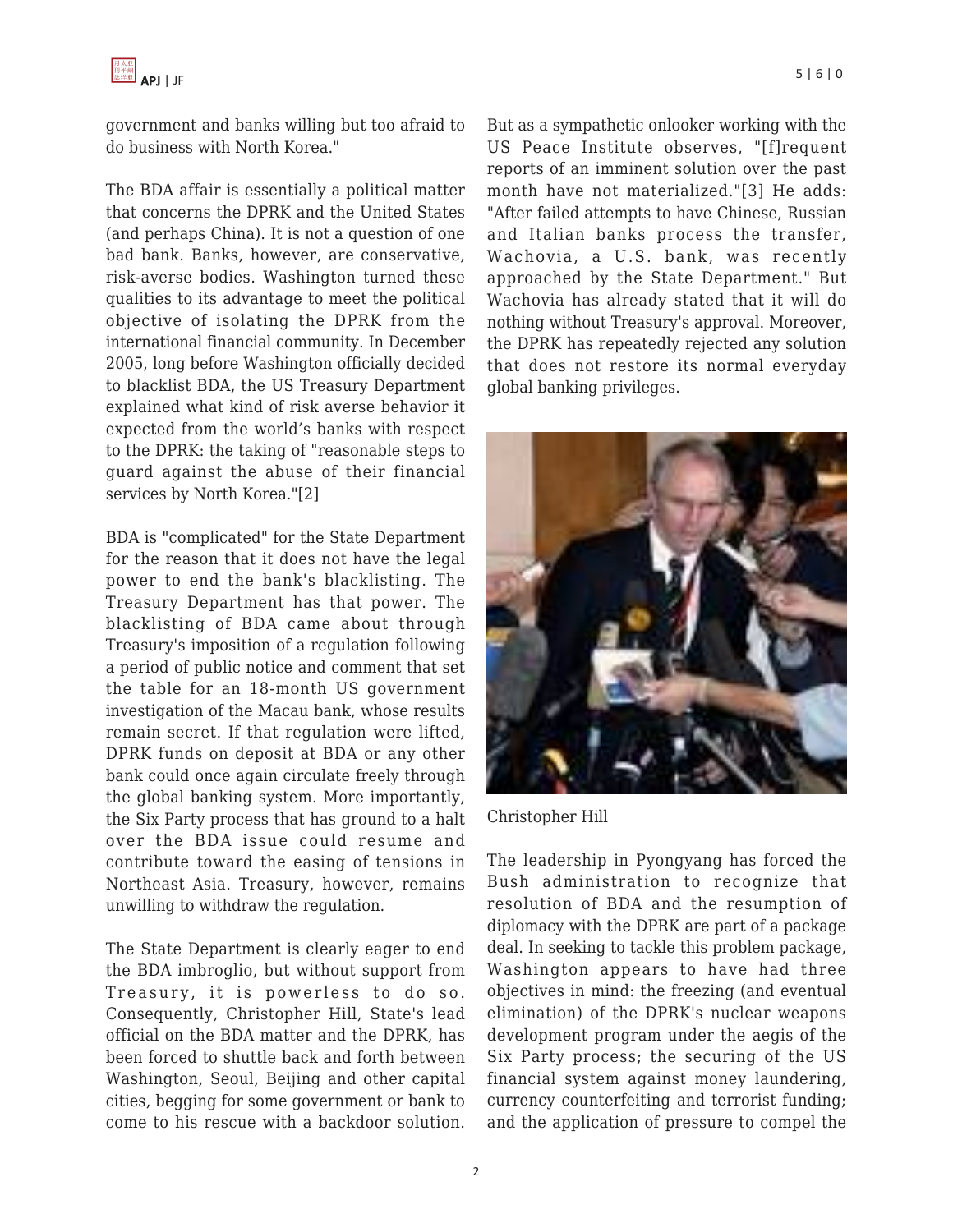DPRK to terminate its alleged criminal activities (money laundering, counterfeiting, drug trafficking).

The agreements reached through the Six Party process prepared the way toward meeting the first objective, but Washington's inability to resolve BDA is blocking any headway. As for the second objective, a plausible argument can be made that it has already been achieved. Macau officials and BDA's owners have introduced a number of anti-money laundering measures that appear to satisfy international crime prevention standards and many of the specific concerns raised by Treasury. Also, according to legal petitions filed with Treasury, the counsel representing BDA and its owners have given Treasury virtual carte blanche to dictate any further remedial actions it feels are needed. Only when Treasury was closing its book on BDA last March, following an 18-month investigation, did it reveal that its real worry was that BDA's owners exhibited the "potential for recidivism," whatever that might mean. It appears, however, that Treasury's interest has been, and remains, blocking North Korea's access to funds regardless of the consequences for the Six Party process and North Korea's nuclear capacity.



Six Party Talks, Beijing, March 2007

As for the third objective, only the DPRK's alleged money laundering and currency counterfeiting are addressed here, because these are the official concerns Treasury can raise under Patriot Act Section 311, the law that gives it the power to punish a bank or jurisdiction (a region or country) designated a "primary money laundering concern". It seems that, at least for now, these concerns can be discounted because immediately after BDA was formally blacklisted both Treasury and State approved release of the allegedly criminal funds on deposit at BDA to DPRK-related account holders. Why Treasury agreed to do this is unknown, but what is known is that despite an 18-month investigation said to have involved 300,000 pages of BDA documents not one piece of incriminating evidence against the DPRK has been publicly released. Moreover, the US Congress has apparently never held Treasury to account by demanding, either in an open or closed session of one of its oversight committees, to see the evidence. Given what is at stake in the Six Party process, that is puzzling.

If the Bush administration truly wants to end the BDA matter and resume implementation of the Korean peninsula denuclearization and bilateral normalization processes agreed at the Six Party talks, the quickest way is for Treasury to rescind its Patriot Act Section 311 censure of BDA.

Treasury, however, perhaps with support in the highest echelons of the administration, remains disinclined to act to resolve BDA. The remainder of this essay will examine how it could act and suggest some reasons why it has not.

# **1. Is there a precedent for revoking the particular Treasury Section 311 action?**

No. A bank or jurisdiction (a region or country) designated by Treasury as a "primary money laundering concern" can be made the subject of one or more of five Patriot Act Section 311 "special measures," the fifth of which was imposed on BDA. Special measures one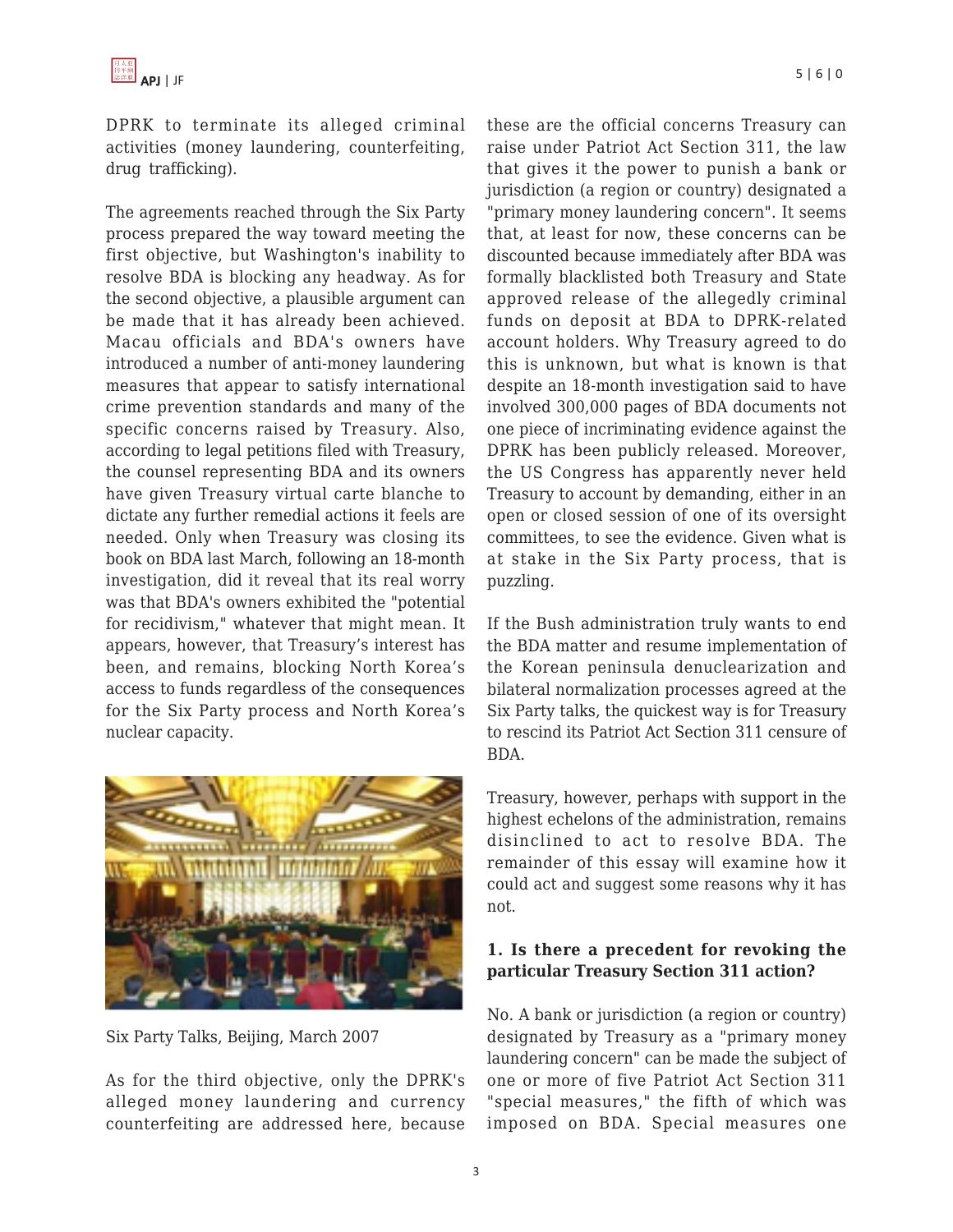

through four can be applied and rescinded at will by Treasury. The fifth special measure, however, can only be imposed by regulation following a required period of public notice and comment and a 30-day period for US banks to come into compliance. Under the fifth special measure, US financial institutions are prohibited from having accounts in the US with the designated bank or jurisdiction and are required to guard against indirect use of US accounts by the designated bank or jurisdiction through other overseas banks. Prior to BDA only four other banks and one jurisdiction had been the subject of the fifth special measure: Myanmar Mayflower Bank and Asia Wealth Bank (Burma), Burma (the entire country), Commercial Bank of Syria and VEF Banka (Latvia). In these four cases the fifth special measure remains in place.[4]



US Department of the Treasury

If the fifth special measure is only proposed (but not implemented), it can be rescinded at any time. This was done in the case of Multibanka, a Latvia bank on which Treasury proposed imposing the fifth special measure in April 2005 (the proposal was later rescinded in July 2006). In the case of BDA, however, the fifth special measure was proposed in September 2005 and imposed in March 2007.

# **2. How can the fifth special measure against BDA be rescinded?**

The fifth special measure against BDA is a Final Rule, or US federal regulation. There is no precedent in the history of Section 311 for withdrawing a Final Rule. Nevertheless there is a process, a Treasury spokesperson explains, which would consist of publication of a notice to rescind in the Federal Register, the official US publication for announcing proposed or final changes to federal regulations, that would include the reasons for withdrawal. Such withdrawal would "take effect immediately, unlike the imposition of a final rule," said the spokesperson.[5] There would be no period for public comment and no 30-day compliance period for US banks.

Contrary to the State Department's view, ending the BDA matter is therefore technically quite simple. At the moment, however, Treasury appears to have no plans to withdraw the Final Rule.

# **3. Is BDA taking legal action against the US Treasury Department?**

In court, no, or at least not yet. However, Heller Ehrman, legal counsel for BDA, submitted a petition to Treasury on April 13, 2007, calling Treasury's decision to "implement the Final Rule against BDA . . . arbitrary and capricious" and demanding that it be "rescinded immediately". On May 3, 2007 Jones Day, legal counsel for Delta Asia Group (DAG), the holding company for BDA, and Stanley Au, the principle owner of BDA as the largest shareholder in DAG, submitted a petition that also demands immediate withdrawal of the Final Rule and states that senior Treasury officials "have admitted" that Treasury's "decision to impose the fifth special measure 'is not about [BDA].' It represents, rather, a political decision to send a signal to others in the international banking community that commercial dealings with North Korean-related entities are henceforth to be avoided."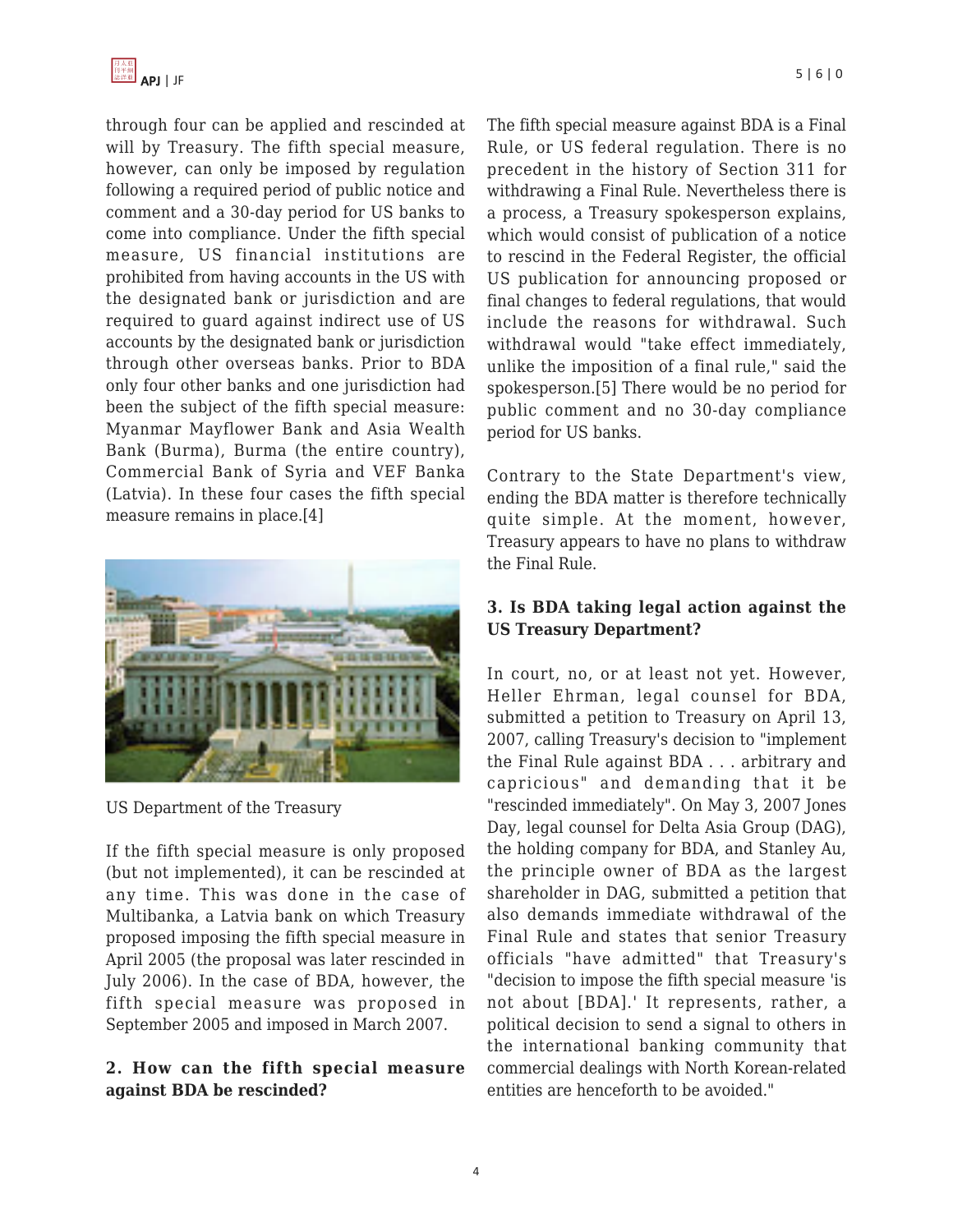

#### Stanley Au

According to a Treasury spokesperson, the petitions are under review. Also, acknowledgements of receipt have been sent to the two law firms, but the public can only access these acknowledgements through filing a Freedom of Information Act request.[6]

If the petitions fail to bring about a resolution, the lawyers for BDA and its owners can file suit in a US federal court. The suit would probably be based mainly or in part on claims that Treasury's decision to impose the Final Rule was "arbitrary and capricious". Also, whether Treasury had "reasonable grounds" under Patriot Act additions to the 1970 US Bank Secrecy Act[7] to conclude that BDA was a "primary money laundering concern" might become an issue at court.

Even if the BDA matter lands in court, BDA's counsel may never get an opportunity to see, much less contest, the US government's evidentiary findings. The reason is that much of the government's investigation of BDA rests on evidence gathered by classified sources. According to footnote 5 in the Final Rule, "[c]lassified information used in support of a section 311 finding of primary money laundering concern and imposition of special measure(s) may be submitted by Treasury to a reviewing court ex parte and in camera."

Ex parte means that the US government could present classified evidence against BDA in court in BDA's absence. In camera means the court can review evidence behind closed doors, excluding the public and the press. In short, not only is the public denied access to the evidence, but BDA may similarly be denied access.

A federal judge could conduct his own in camera or private review of the classified information. But according to federal circuit judge Richard Posner, "federal judges do not have security clearances and, more to the point, have no expertise in national security matters. Moreover, the criminal justice system is designed for dealing with ordinary crimes, not today's global terrorism" or, perhaps equally likely, national security concerns about the DPRK mixed up with money laundering concerns. Meredith Fuchs, a lawyer with the National Security Archive, has written that for cases that fall in the national security realm the appointment of a "special master" might be able to provide a court with "a time-saving alternative to in camera review of voluminous or highly technical classified materials." Whatever the merits of the special master idea, however, Fuchs notes that the common practice appears to be for courts to "simply defer to the litany of potential harms asserted in the government's briefs and deny access to the disputed records."[8]

Few are likely to dispute that the US government has a right and an obligation to protect the safety and confidentiality of its sources. But in the case of BDA, in which law shades into the politics of war and peace in Northeast Asia, government prerogative should be balanced against a legitimate public interest in knowing whether US accusations of criminal behavior by the DPRK have any basis in fact.

#### **4. Has the US Treasury Department**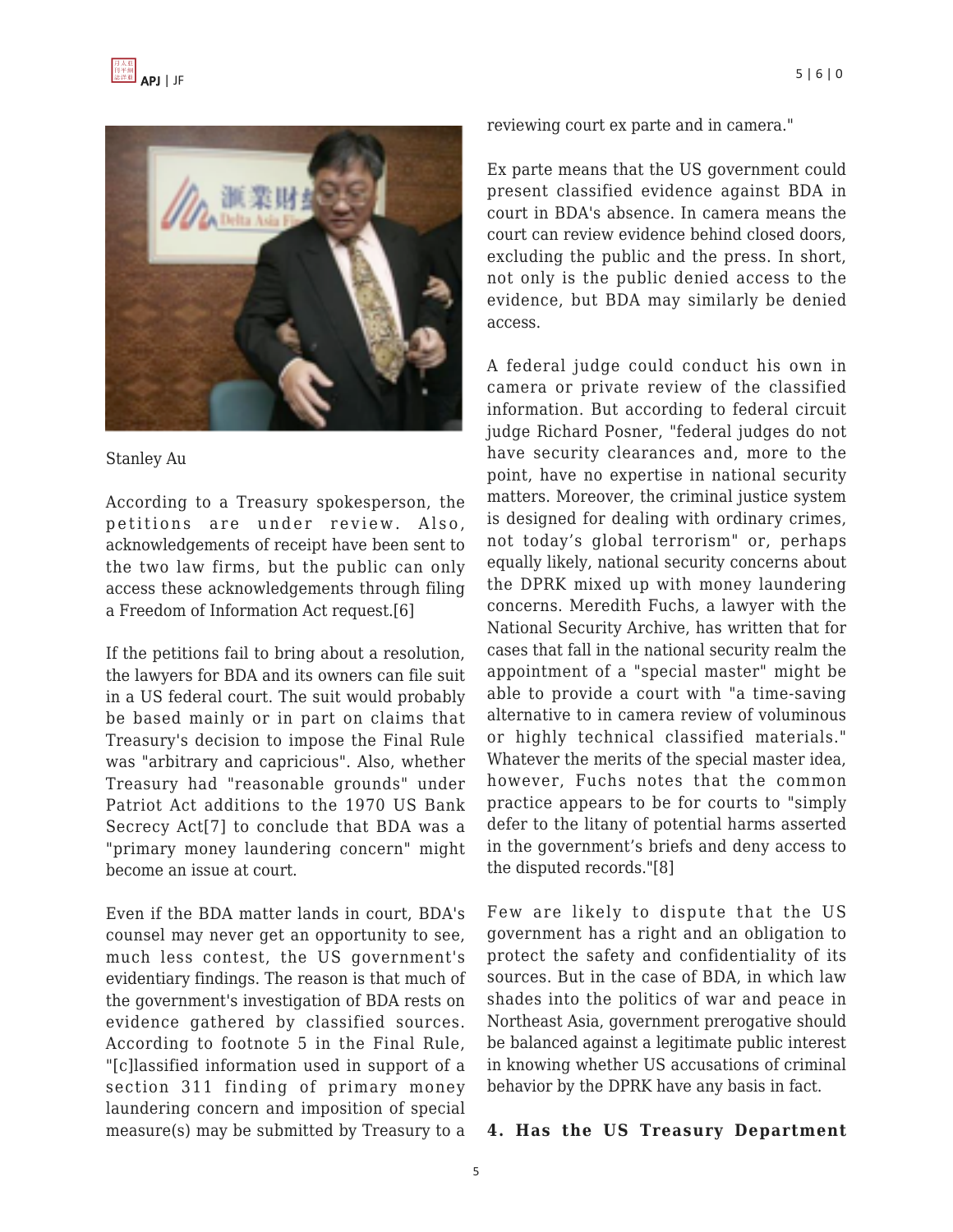# **indicated how BDA can be resolved?**

Yes.

Since shortly after Treasury designated BDA a "primary money laundering concern" in September 2005 an outside Administrative Committee (AC) appointed by Macau authorities has been in control of the bank's management. Stanley Au, BDA's primary shareholder, has declared in writing to Treasury (signed "under penalty of perjury" under US law) his willingness to "provide enforceable assurances" to terminate "any part or all of our North Korean business", block employment of anyone at the management level objected to by Treasury or the Macau regulatory authority and permanently hire ACmanagement officials.[9]

Au made his declaration in response to Treasury's concern, stated when Treasury made its formal decision to blacklist BDA in March 2007, that BDA might be "returned to the control of its former management and primary shareholder," who have a "potential for recidivism." What Treasury wants of BDA is clear: regime change in management (or perhaps a buyout or permanent closure). But in light of the management changes made and promised, it appears that the only real regime change target left at BDA is Au himself-- and perhaps some family members who sit on the board of directors.

Au appears ready to be in this fight for the long term and will not easily surrender his ownership position. BDA and its owners, including Au, have hired two major international law firms, Heller Ehrman (4th on The American Lawyer's 2006 ranking of the top 20 law firms) and Jones Day (named International Law Firm of the Year by the Asian Legal Business China Law Awards in 2005), to fight Treasury's blacklisting both on substantive and legal grounds. There appear to be no signs of officials in Beijing or in Macau trying to force Au out.

Treasury seems not to have surrendered its "recidivism" concerns. A possible buyout by another Chinese bank has been rumored, as has intervention from Beijing or unspecified resignations by "bank executives", but nothing has been substantiated.

As long as Treasury remains unmoved, the BDA deadlock is likely to continue. It is impossible to know what China's leadership might eventually decide to do, but a little history offers some clue.

From the early 1800s when British merchants began selling opium to Chinese addicts until 1949 when Mao and the communist movement emerged victorious, China's history was one of foreign exploitation and domination. Surely the last thing China wants now is to allow Washington to dictate who can and cannot run one of China's banks.

# **5. Macau has 27 banks. Was BDA the only accessory bank to the financial crimes allegedly committed by the DPRK?**

Although the Patriot Act Section 311 allows Treasury to designate a jurisdiction as a "primary money laundering concern", it did not do so with respect to the Macau territory. This is surprising given these statements by Treasury: "Money laundering has been identified as a significant problem in the Macau Special Administrative Region" and "banks in Macau have allowed [government agencies and front companies of the DPRK] to launder counterfeit currency and the proceeds from government-sponsored illegal drug transactions."[10]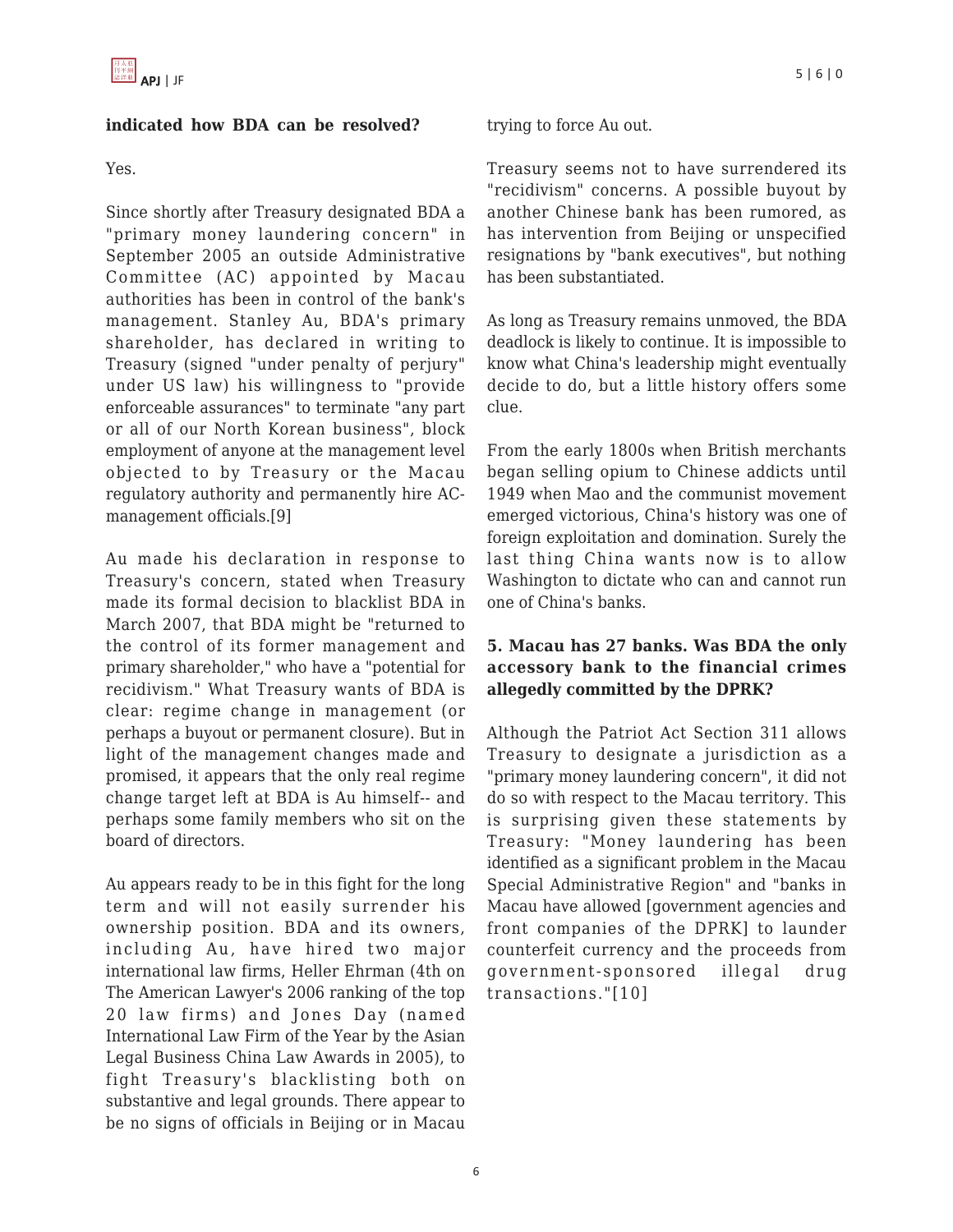

Macau

In their public pronouncements US officials have accused the DPRK of using criminal profits laundered through Macau to fund development of nuclear weapons. This raises legitimate national security concerns. However, the US has not made clear how its blacklisting of BDA alone will do anything to stop other banks in Macau from funneling allegedly illicit funds to the DPRK, especially as the DPRK has been charged with paying fees to obtain "financial access to the banking system with little oversight or control." True, Macau authorities have subsequently enacted stronger anti-money laundering measures. But if US national security concerns about the DPRK are to be taken seriously, officials in Washington, including members of the US Congress, need to provide public explanations of whether Macau's newly upgraded anti-money laundering system is any more effective at lessening the nuclear weapons threat.

Macau has 27 banks. The September 2005 proposed Rule notes "the presence of approximately ten larger banks" that can fill in for the blacklisted BDA to "alleviate the burden on legitimate business activities" in Macau. This seems to suggest that Treasury believes these 10 banks are above suspicion and can continue their banking relationships with US banks. But if Treasury's fears that Macau banks are in cahoots with the DPRK are correct, lurking among the 16 banks remaining in the

second tier of smaller Macau banks is one or more potential BDAs. Why BDA itself represents a greater danger or is more of a willing pawn in criminal activity than any one of these 16 is unknown. If, as Treasury says, multiple Macau banks look suspicious, then why has not the whole territory, or multiple banks, been declared a "primary money laundering concern"?

David Asher, once the State Department's point man on North Korea (now with the Heritage Foundation), has made the revealing admission that BDA "had never been the main offender in Macao." Despite "voluminous" evidence of money laundering at other Macau banks, BDA was blacklisted because it was "an easy target in the sense that it was not so large that its failure would bring down the financial system." He stated that "Banco Delta may be a sacrificial lamb in some people's minds, but it is not about Banco Delta." The real target, Asher said, was several larger Chinese banks committing financial crimes in collusion with the DPRK.[11]

Asher's view is not fringe hard-line nor is it the anti-China position in Washington. It was largely corroborated by Daniel Glaser, a senior anti-money laundering official at Treasury, who told a joint Congressional committee last April that the action against BDA was a "shot heard round the world for national bankers who cut off relations with North Korea, fearing that something like what happened to [BDA] could happen to them."[12]

As for what may have been the real target, larger Chinese banks, perhaps Washington has legitimate concerns. But what are those concerns? Have they been raised with the bigger banks in question, or with government officials in Beijing? What evidence of wrongdoing exists? Has that evidence ever been presented to banking or government officials in China and what was their response? If in fact these questions have not been asked or there's no public record of them, all that is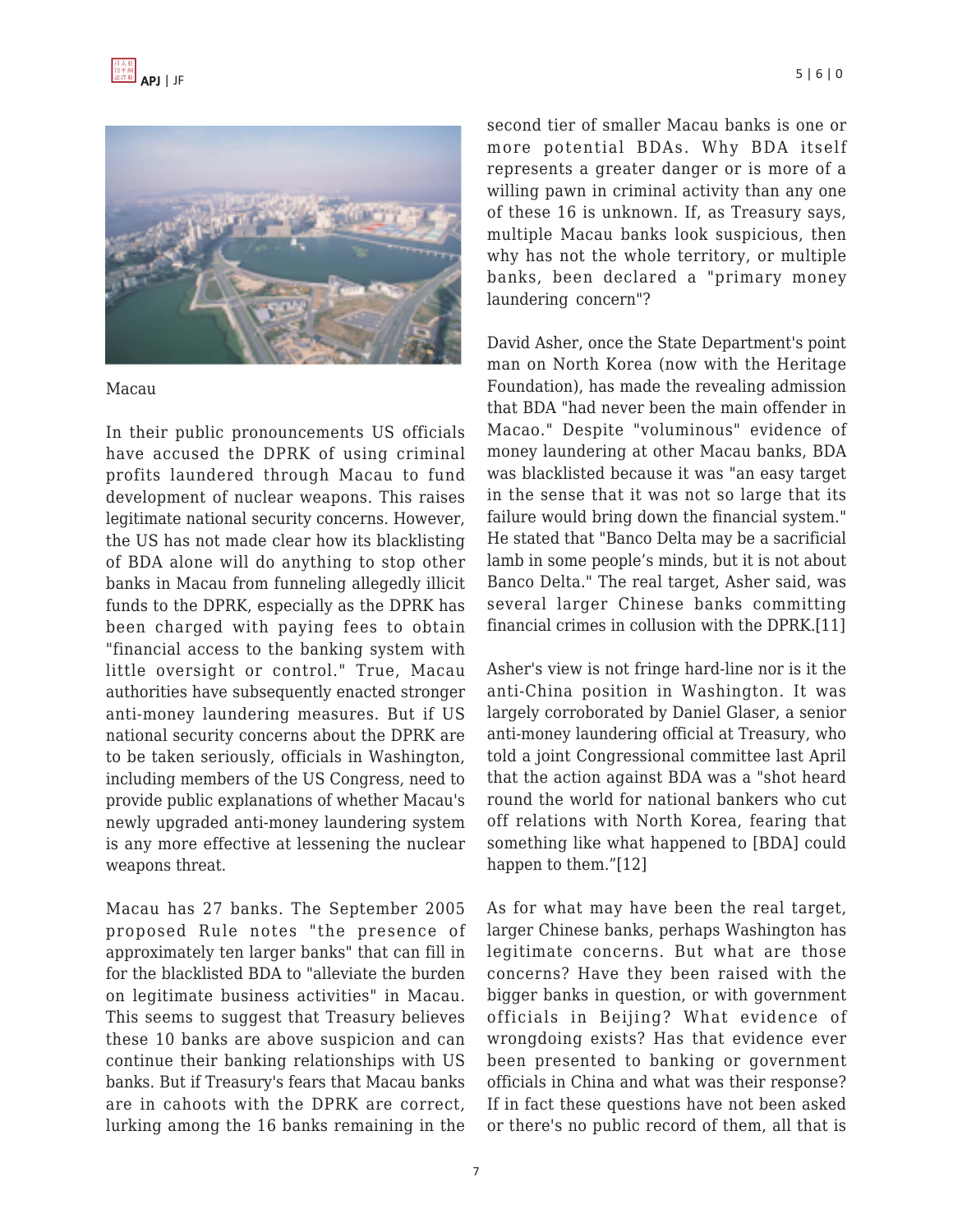known for sure is that a small bank in Macau was blacklisted by the US government as much for a demonstration effect as for any possible wrongdoing. And because the DPRK has been declared a member of the "axis of evil" and a "rising China" is upsetting some US global strategists, the BDA affair begins to look more like an exercise in raw power to shape a political outcome in Northeast Asia using access to the US financial market as the weapon rather than an attempt to protect the integrity of the US financial system. Traditional policing procedures – alleging a specific crime, presenting and examining evidence in an adversarial setting, determining guilt or innocence based on the facts, and, if necessary, formulating a punishment that fits the crime – are all but ignored.

### **6. If Treasury won't act, are there any alternative technical solutions to the BDA problem?**

Yes, but any alternative that doesn't address the central concerns of the DPRK, and possibly those of China as well, seems doomed to fail.

One alternative, a proposal for recourse to a "market mechanism," was recently described by John S. Park, Coordinator of the Korea Working Group at the U.S. Institute of Peace.<sup>[13]</sup>

Park writes that investment bankers in Hong Kong have proposed declaring BDA a "distressed bank."

First, the Monetary Authority of Macau (MAM) would carve out the contentious \$25 million in North Korean accounts and put the funds in a special purpose vehicle. Second, the MAM would then inject fresh capital into the bank and put an auction process in place like the one utilized by the Korea Asset Management Corporation (KAMCO), which was launched to deal primarily with ailing Korean banks following the Asian financial crisis. The MAM would invite potential buyers to bid on the newly-capitalized bank.

A "bridge loan would be made to the North Koreans for a sum equivalent to the funds in their accounts at BDA." The bridge loan would be recouped through the sale of a license for the "newly capitalized bank." Ultimately, MAM "would be drawing on a different source of funds for the bridge loan that has no legacy related to the Treasury rulings" and then "a wire transfer [of the DPRK's \$25 million] "to a bank of [the DPRK's] choosing could be completed in a manner that is in full compliance with international banking standards." In this way the "toxic nature" of the funds at BDA is circumvented.

But this proposal appears to have four flaws:

First, it does not clear a path for the DPRK's return to the global financial system, a demand Pyongyang long ago made clear. As a result of Treasury's actions the global financial system now considers all DPRK funds "toxic." Little is accomplished if the \$25 million on deposit at BDA received through some indirect means cannot be used in transactions with banks outside the DPRK.

Second, it does not cancel the blacklisting of BDA. Treasury has ruled against BDA, not against the \$25 million the DPRK has on deposit. Even if BDA's books could be wiped clean of the "toxic" \$25 million, Treasury has formally concluded that BDA's owners have the "potential for recidivism." BDA would remain ostracized.

Third, because the Section 311 blacklisting would not be formally lifted, BDA and the rest of the Macau banking community will remain under a cloud. This would certainly displease the government of China. In April, the Chinese government called for BDA to be resolved in a way that was "conducive to both Macau's financial and social stability and the proceeding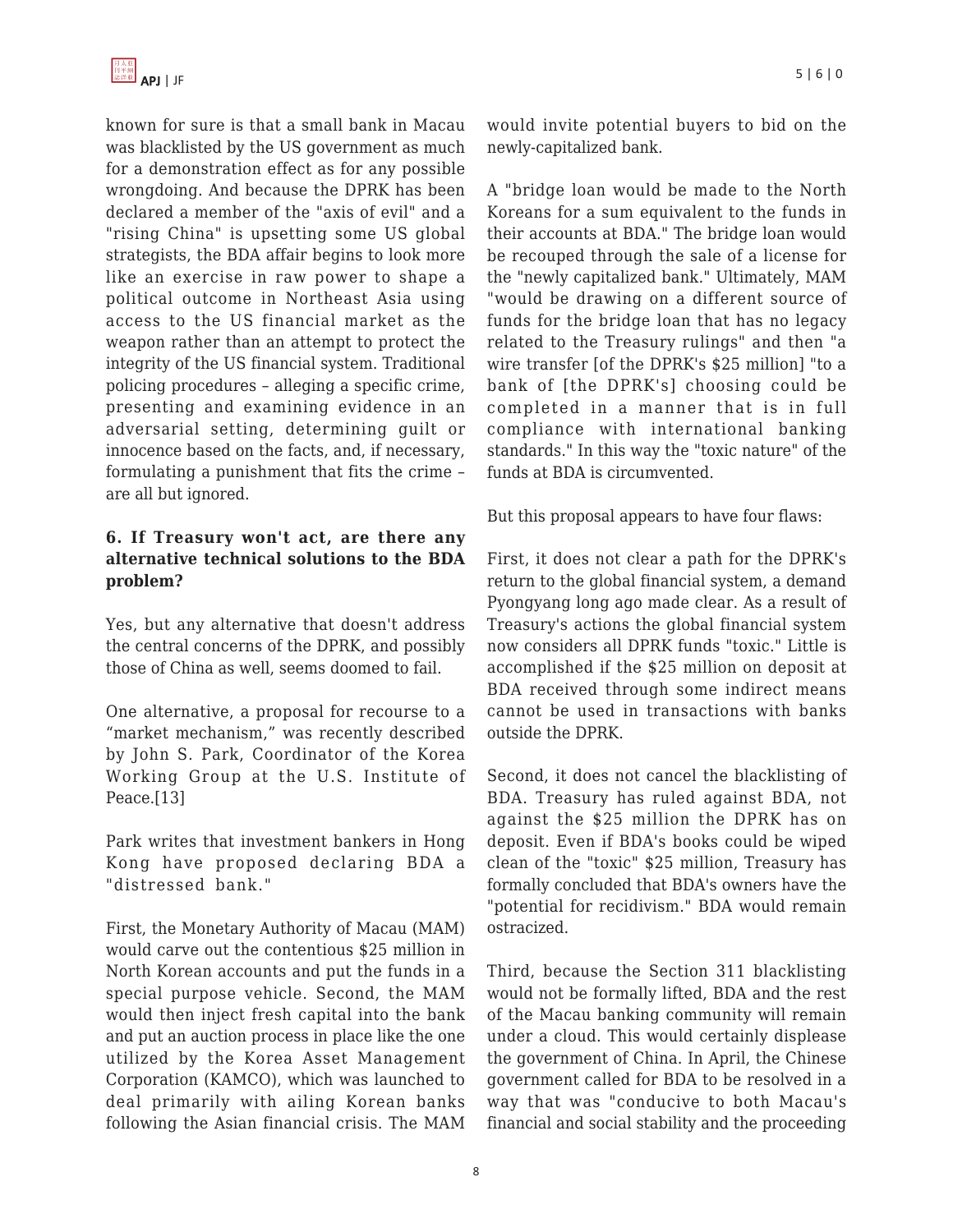of the Six Party Talks." It also urged that "the legitimate and reasonable concerns and interest of all parties, including those of China's Central and Macau SAR Government, . . . be taken into consideration."[14]

Also troubling for China is that classified "sources" are secretly channeling information that potentially distorts the workings of China's financial system in the eyes of US authorities. Of no less concern is that Treasury has produced no public evidence to back its allegations against BDA.

Fourth, the DPRK remains guilty of financial crimes until proven innocent. At one point Treasury dispatched representatives to meet with Chinese and DPRK officials to explain the evidence. Later, these officials reportedly complained that they were shown little or nothing of substance.

The issues unaddressed by this proposal that are likely of far more importance to the DPRK and China are, for the DPRK, the sovereign right to engage in transactions with the international financial system and, for China, sovereign control over the management of its domestic banks.

# **7. Finally, if resolving BDA is technically simple, why doesn't Treasury act?**

The US media seems reluctant to pose this simple question to US officials. With the apparent single exception of Kevin Hall of McClatchy Newspapers (and a blogger who calls himself "China Hand"), the

media has not done its homework on Patriot Act Section 311. Thus, at one of the State Department's recent daily press briefings, a reporter asked: "Can we then conclude that using this 311 section of the Patriot Act is like a far more powerful tool than anybody imagined?" Section 311 is not some creature of the US regulatory patchwork run amuck. All that is required to stop a Section 311 action is a few instructions published in the US Federal Register.

So why doesn't Treasury act? In the absence of any other explanation, the main reasons appear to be particular US foreign policy objectives and the power that Patriot Act Section 311 gives Washington to almost instantly punish or sanction any country (or country's bank) of its choosing.

Currently, US foreign policy makers are preoccupied with the Middle East, in particular Iraq but also Iran and Syria. Thus far Treasury has blacklisted only one bank in the region, The Commercial Bank of Syria (CBS). Like BDA, secret intelligence was gathered on CBS. Treasury reported that the "the U.S. Government has information through classified sources that CBS may have been used by terrorists and/or persons associated with terrorist organizations" (underline added). Again, like BDA, suspicion resulted in conviction: "Because the crime of money laundering includes the use of financial institutions to promote the carrying on of terrorist activity, the use of CBS by terrorists demonstrates that it is being used to promote money laundering."

Washington also does not like the fact that Syria's government may be using CBS to "provide material support to Lebanese Hizballah and Palestinian terrorist groups."[15]

In the case of Iran, that country's banks are prevented by US law from dealing directly with US banks. But it is still possible for indirect transactions routed through non-Iranian banks to reach the US. Thus far, no Iranian bank has been subject to a Section 311 fifth special measure, which would terminate indirect access. Through use of presidential executive orders, other US laws and United Nations sanctions, however, Treasury has managed to completely cut off two large Iranian stateowned financial institutions from the US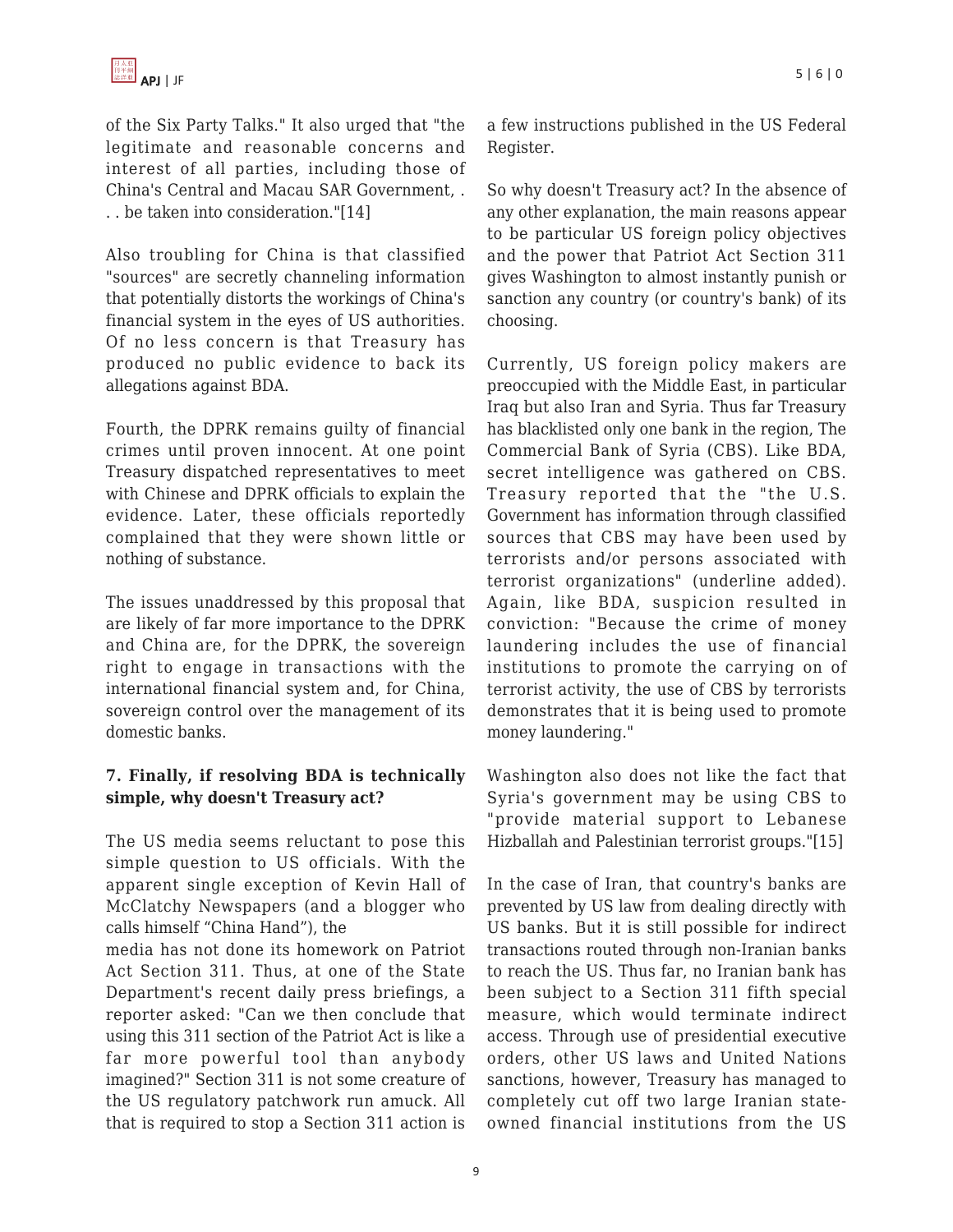financial system, Bank Sepah and Bank Saderat Iran.

For Treasury to rescind its ruling against BDA risks exposing Section 311 to a level of scrutiny it has so far managed to evade. Any decision to rescind has to be accompanied by Treasury's formal explanation of the reasons. The more reasons provided, the more opportunity exists for US courts and concerned members of Congress and the public to examine whether Treasury had "reasonable grounds" in the first place to label BDA a "primary money laundering concern" and terminate its access to US banks. If, as BDA's lawyers contend, Treasury acted in an "arbitrary and capricious" manner, perhaps it acted in the same manner with respect to the Syrian bank CBS and other banks around the world, especially if Treasury cannot produce any evidence of wrongdoing. At that point Patriot Act Section 311 would risk becoming a house of cards. Its collapse would deprive the US government of a powerful political and financial tool to be used against Syria or against Iran or any other country in the Middle East or elsewhere that Washington has its eyes on.

In the particular case of the Commercial Bank of Syria, Treasury may have reason to worry about the credibility of its evidence. Cliff Knuckey, the former head of Scotland Yard's Anti-Money Laundering Unit, has stated that during his period of police service "at no time . . . did Syria ever appear on our 'radar screen' as being involved in money laundering." He also notes that Syria's sponsorship of terrorism "has manifested itself in a political form" that "does not support terrorism but does support resistance to foreign occupation. The allies during the Second World War relied heavily upon the activities of resistance movements."[16]

It is also possible, as David Asher has suggested, that China, or some of its biggest banks, are being targeted.

Significant portions of the Patriot Act have come under attack from the US Congress, the courts and civil and legal rights organizations. One of the Congressional authors of the Patriot Act believes another US government agency, the Justice Department, has "something seriously wrong with [its] internal management" of the Patriot Act, which "better be fixed, because if it isn't, the support for the internal part of our war against terrorism is going to evaporate rapidly."[17] Meanwhile, Treasury's application of Patriot Act Section 311 has faced almost no official or journalistic scrutiny. Its use against some of the more defenseless members of the international community, such as Myanmar, Syria and Latvia, in large part explains why.

Washington hardliners and those who believe the US should have maximum leeway to take extraterritorial political and financial actions probably worry that a variety of unfavorable precedents could be set if the Final Rule against BDA were to be withdrawn or withdrawn too hastily. A decision by Treasury to give in to those at the State Department who want to move past BDA to restart diplomacy with the DPRK might constitute such a precedent. The fifth special measure against BDA has only been in force for three months. Any giving of ground to the State Department with regard to revocation has to be delayed as long as possible; otherwise, Section 311 might risk being tagged as a blunt political instrument of US power rather than as a law and order device the world should respect.

The written justification Treasury legally has to provide for any withdrawal of the BDA Final Rule might also become a precedent that opponents of future Section 311 actions could cite. If Treasury looks "arbitrary and capricious" in both imposing and rescinding a Final Rule, the courts, Congress or the State Department might begin to ask what credibility Section 311 has as an enforceable legal instrument. By this reasoning Treasury can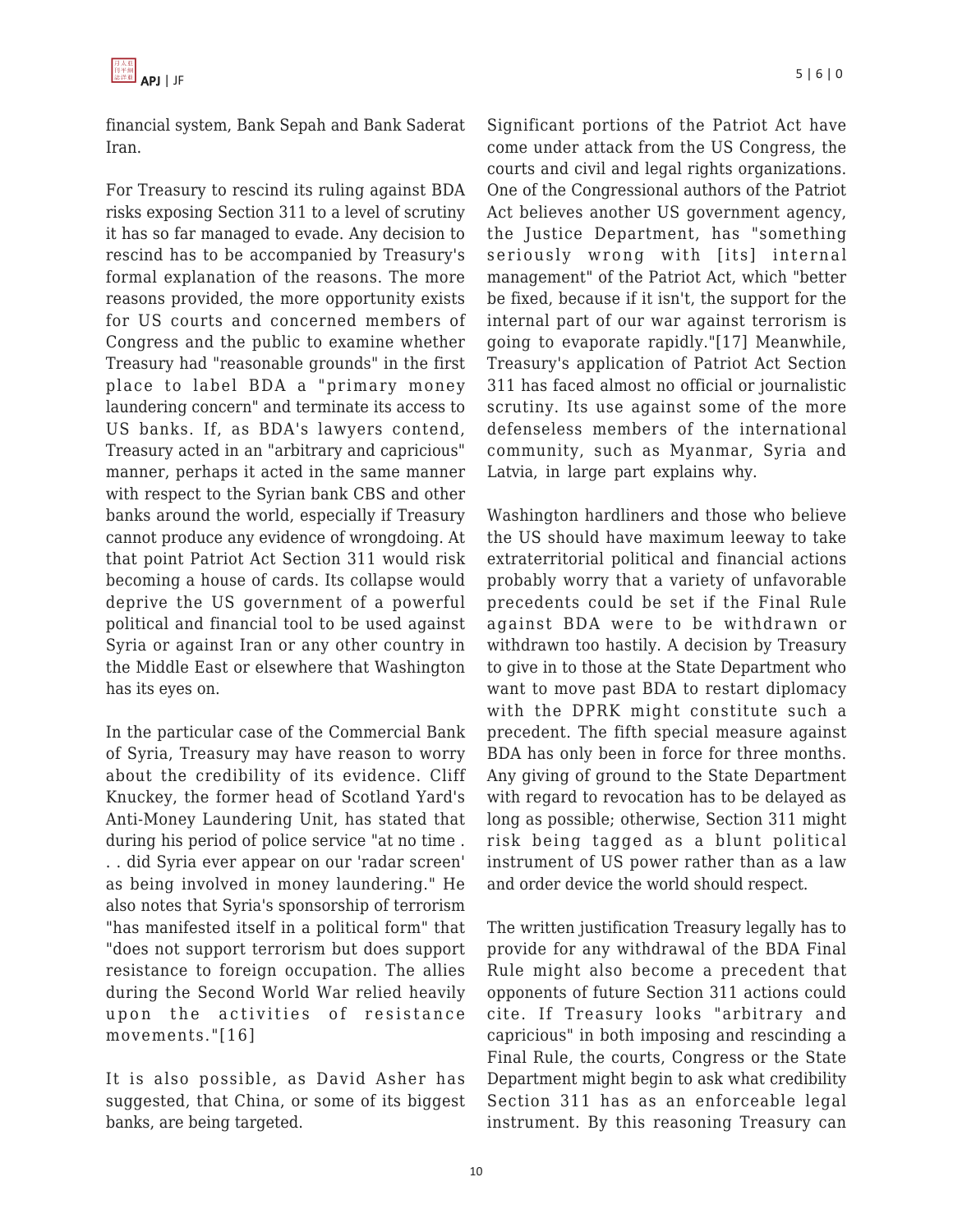look less "arbitrary and capricious" by doing nothing to resolve BDA, no matter how damaging its inaction might be to, for example, attempts by the State Department to achieve a denuclearized and peaceful Korean Peninsula.

Finally, the US and Iran are currently eyeball to eyeball over Iran's freedom of political action in the Middle East and its right under the Nuclear Non-Proliferation Treaty to develop a domestic nuclear energy program. Treasury has a role in Washington's foreign policy toward Iran. Recently, Stuart Levey, the Treasury Department top anti-terrorism official, declared that the "world's top financial institutions and corporations are re-evaluating their business with Iran because they are worried about the risk and their reputations." Levey has warned multinational companies to "be especially cautious when it comes to doing business with Iran." According to Reuters, "French bank Societe General got the message and has pulled the plug on financing for a \$5 billion project to develop part of Iran's massive South Pars gas field."[18]



Stuart Levey

Ever since the US Congress passed the Iran and Libya Sanctions Act of 1996, which threatens US sanctions against countries making certain investments in Iran, Washington has been using every political and legal tool at its disposal to isolate Iran from the international financial community. Perhaps some in Washington are waiting for an opportunity now to use Section 311. Two large state-owned Iranian banks have already been cut off from the US financial system under different laws, but political fallout from the BDA affair, which has undermined US diplomatic initiatives in Northeast Asia, may thus far have saved Iran from Section 311. With the war of nerves with Iran likely to continue for some time, Washington hardliners may want Treasury to hold its ground on BDA. If that does not happen, those who want to use Section 311 against Iran may first be forced to address uncomfortable questions about the law's utility, consistent application and even

11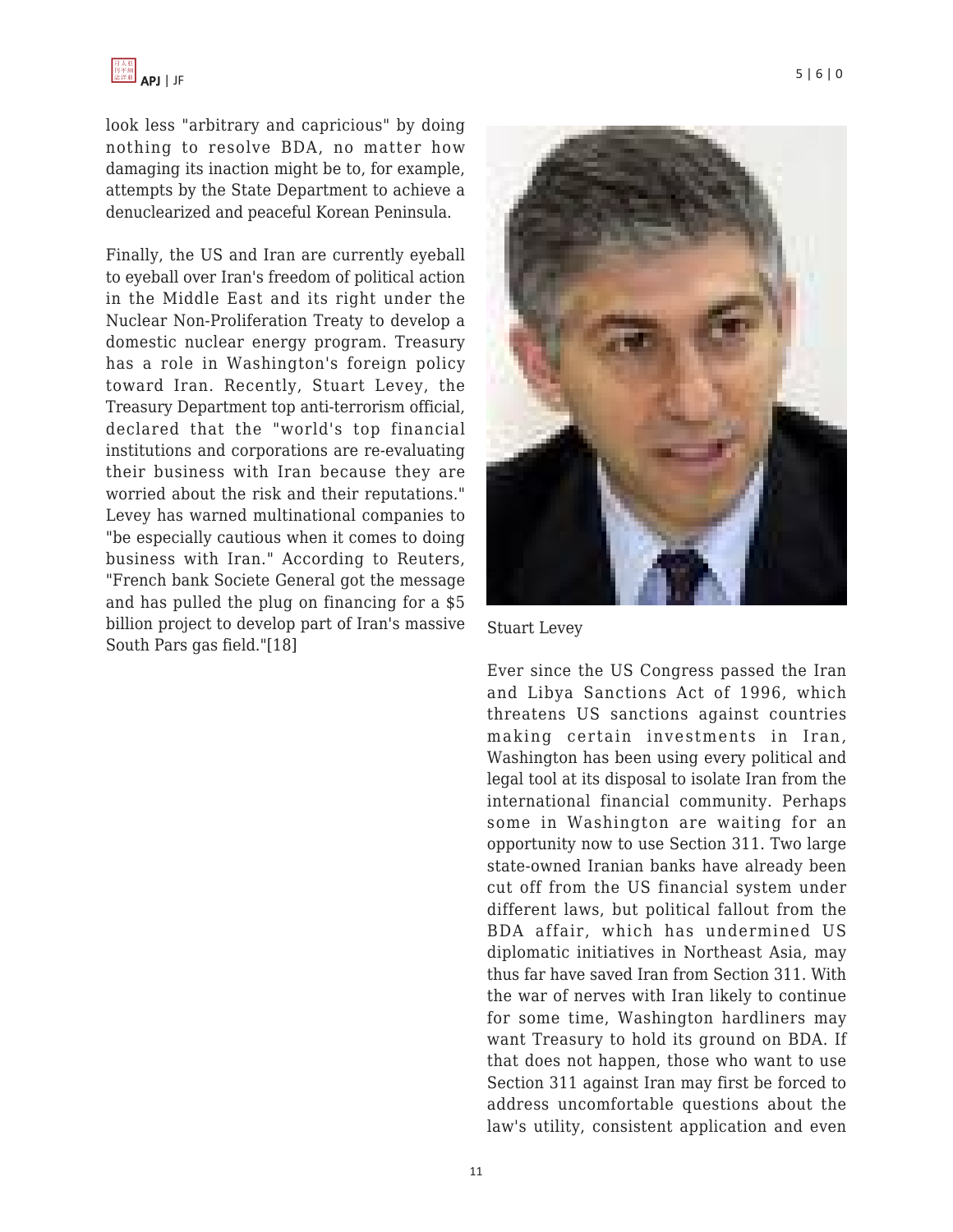fairness. Such questions may encourage multinationals, large global banks and the world's major trading nations to ignore a Section 311 action against Iran, a country with a large presence in international commerce.

# **Conclusion**

If Washington decides to revoke its blacklisting of BDA, the Six Party process in support of a peaceful and denuclearized Korean Peninsula will probably resume immediately. If Washington does not make that decision, the process might still move forward if action is taken in another area, such as removing the DPRK from the State Department's list of state sponsors of terror.[19] The only thing known for sure is that the DPRK rejects its isolation from a global financial system that has been manipulated by Washington into rejecting DPRK funds as "toxic."

In the middle of all this sits the US Treasury Department, which has yet to produce any public evidence of BDA or DPRK involvement in illicit financial activities. And a gentlemen's agreement to resolve BDA reached earlier this year between a US State Department negotiator and his counterpart from Pyongyang, which the latter has interpreted to mean full restoration of global banking privileges and the former doesn't disagree with. Something has got to give. Where that giving has to take place seems clear.

John McGlynn is an independent Tokyo-based analyst. Email[: jmcgtokyo@yahoo.com](https://apjjf.org/mailto: jmcgtokyo@yahoo.com)

He is the author of [North Korean Criminality](http://japanfocus.org/products/details/2423) [Examined: the US Case](http://japanfocus.org/products/details/2423). He wrote this article for Japan Focus. Posted June 9, 2007.

[1. Sean McCormack \(spokesperson\),](http://www.delta-asia.com/eng/index.asp) [Daily](http://www.state.gov/r/pa/prs/dpb/2007/jun/85955.htm) [Press Briefing,](http://www.state.gov/r/pa/prs/dpb/2007/jun/85955.htm) US State Department, Washington, DC, June 4, 2007.

2. US Treasury Department, Advisory from the Financial Crimes Enforcement Network (FinCEN), [Guidance to Financial Institutions on](http://www.fincen.gov/advisory.html) [the Provision of Banking Services to North](http://www.fincen.gov/advisory.html) [Korean Government Agencies and Associated](http://www.fincen.gov/advisory.html) [Front Companies Engaged in Illicit Activities,](http://www.fincen.gov/advisory.html) December 13, 2005.

3. See footnote 13.

4. An overview of the [Section 311 s](http://www.fincen.gov/reg_section311.html)pecial measures is available at FinCEN, a unit within the US Treasury Department.

5. Email received June 7, 2007 from Molly Millerwise, US Treasury Department spokesperson.

6. Regarding Treasury's review, ibid. Freedom of Information Act (FOIA) access to the acknowledgments was explained in a May 31, 2007 email received from Anne Marie Kelly, Senior Public Affairs Specialist, Financial Crimes Enforcement Network (FinCEN), US Department of the Treasury.

7. Based on language added under the Patriot Act to expand the scope of intelligence and counterintelligence activities to protect the US against international terrorism, the Director of FinCEN is authorized "to issue regulations to require all financial institutions . . . to maintain or file certain reports or records that have been determined to have a high degree of usefulness in criminal, tax, or regulatory investigations or proceedings, or in the conduct of intelligence or counterintelligence activities, including analysis, to protect against international terrorism, and to implement anti-money laundering programs and compliance procedures." See the Final Rule against BDA available at the US Treasury Department's [website](http://www.fincen.gov/reg_section311.html) .

8. Richard Posner, "The Constitution vs. Counterterrorism," and Meredith Fuchs & G. Gregg Webb, "Greasing the Wheels of Justice: Independent Experts in National Security Cases," American Bar Association National Security Law Report, Volume 28, Number 4, Standing Committee on Law and National Security, November 2006.

9. In the Matter of the Imposition of Special